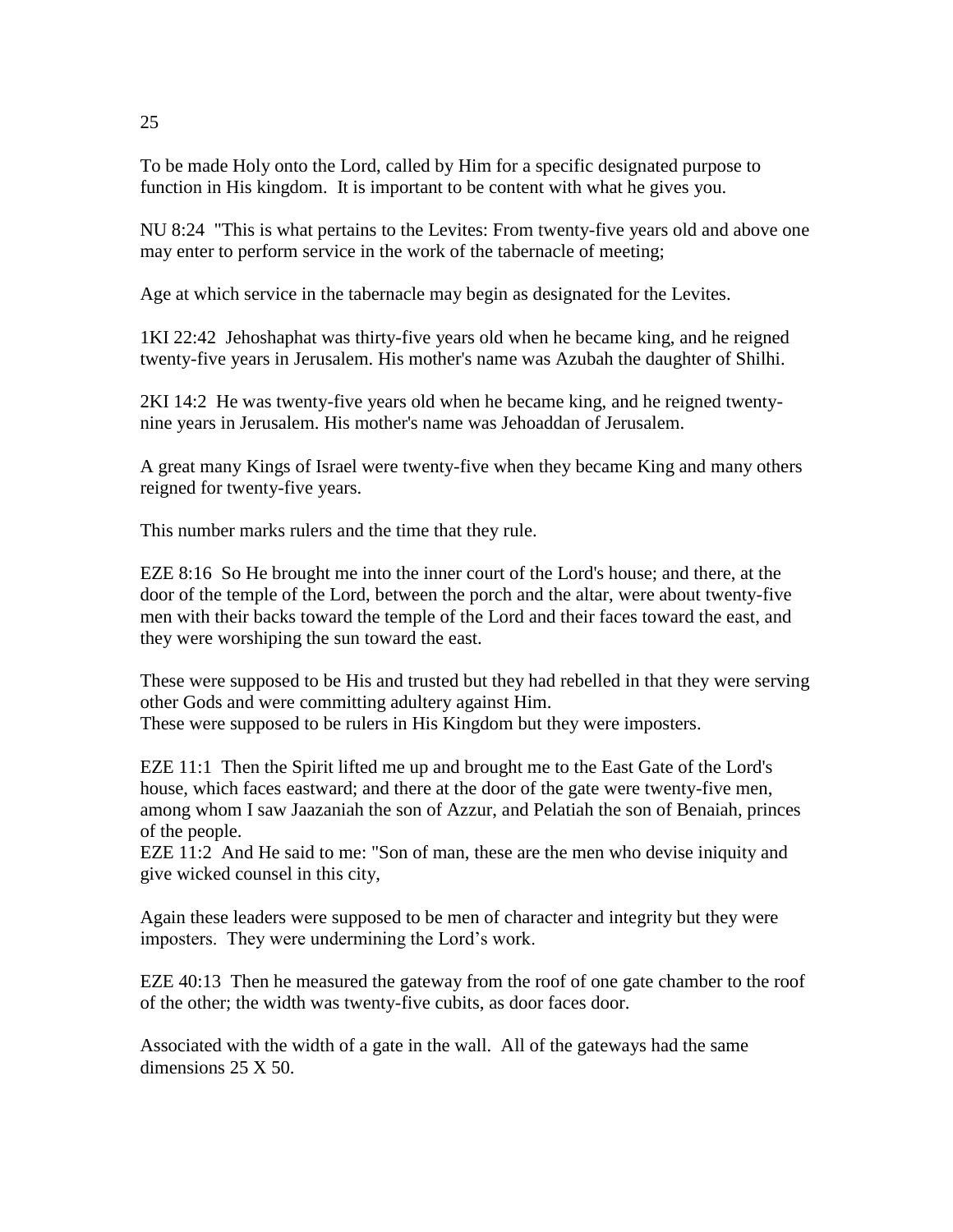EZE 40:25 There were windows in it and in its archways all around like those windows; its length was fifty cubits and its width twenty-five cubits.

It is the width of a gate. Perhaps those that walk through it must not be compromised. It is implying that those who would be called to be close to the Lord and all that is his must be of unquestionable integrity with regards to his charge. Each leader is essentially a gate into the kingdom. Each should make it possible for each believer they come in contact with to prepare that individual with some spiritual gift that might enable them to become more like Christ.

250

EX 30:23 "Also take for yourself quality spices-five hundred shekels of liquid myrrh, half as much sweet-smelling cinnamon (two hundred and fifty shekels), two hundred and fifty shekels of sweet-smelling cane,

To anoint the Holy. To anoint those with the number 25 after consecration was finished.

NU 16:2 and they rose up before Moses with some of the children of Israel, two hundred and fifty leaders of the congregation, representatives of the congregation, men of renown.

These Levitical rulers rose up against the priesthood in envy and jealousy desiring the position of top leadership.

As with the number twenty-five above there are many cases where this number and multiples of it identify those leaders that rebel against godly authority. In this case these would usurp the position of the proper leaders.

NU 16:17 "Let each take his censer and put incense in it, and each of you bring his censer before the Lord, two hundred and fifty censers; both you and Aaron, each with his censer."

NU 16:35 And a fire came out from the Lord and consumed the two hundred and fifty men who were offering incense.

These men were in full rebellion against the God ordained priesthood. They desired a position of prominence that was not God ordained.

NU 26:10 and the earth opened its mouth and swallowed them up together with Korah when that company died, when the fire devoured two hundred and fifty men; and they became a sign.

These men were not anointed for the Job and consequently displayed traits of the enemy.

2CH 8:10 And others were chiefs of the officials of King Solomon: two hundred and fifty, who ruled over the people.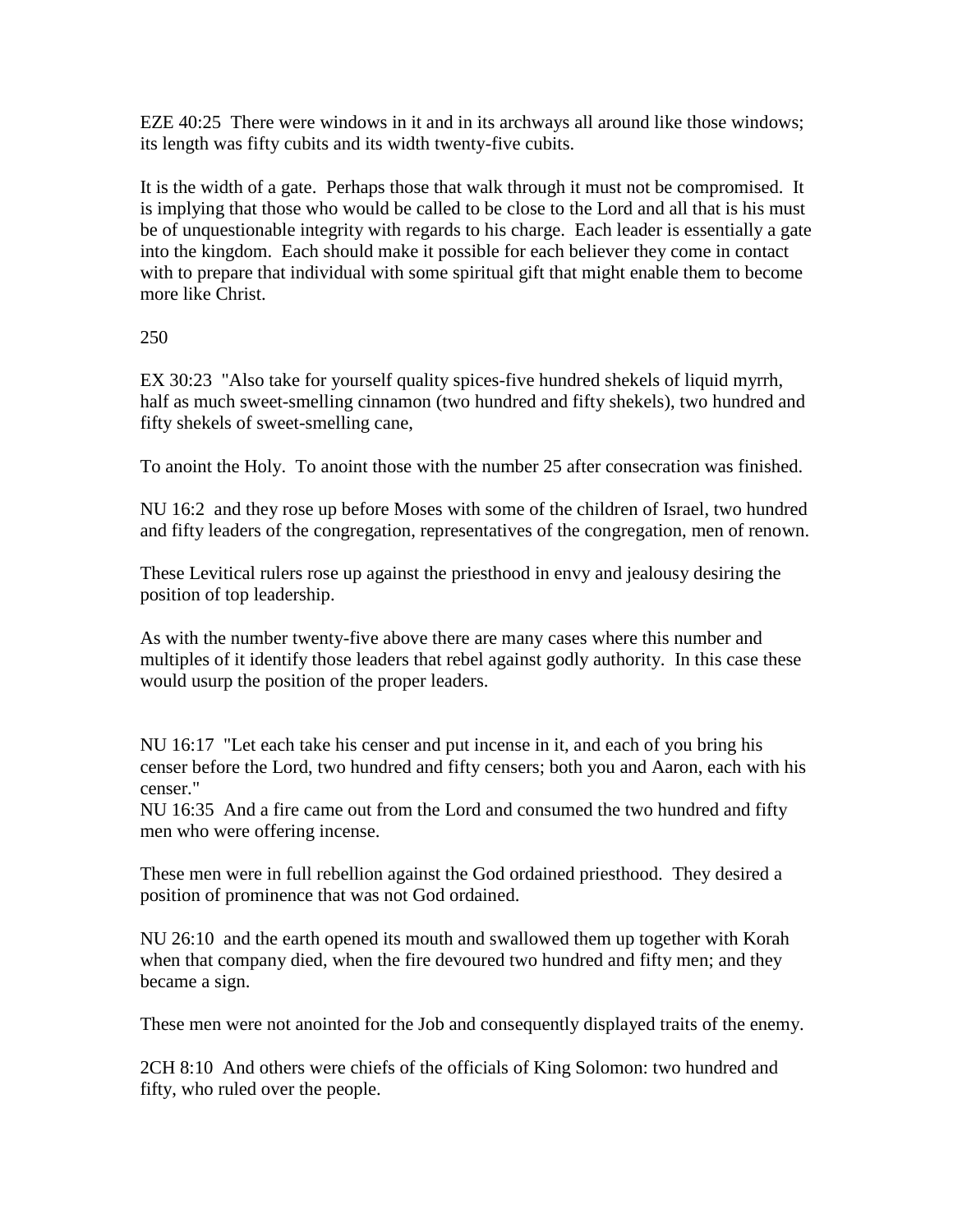These were ordained to rule by their King. They were Holy onto the Lord. The father chooses to ordain those of us belonging to Christ to the position he has picked out for us. To personally choose a position that he has not ordained will lead to no good thing. To envy another or have jealousy for another's position in Christ is a sin. The same number above identifies leaders that are rebellious and those that are ordained to that position.

EZE 48:17 "The common-land of the city shall be: to the north two hundred and fifty cubits, to the south two hundred and fifty, to the east two hundred and fifty, and to the west two hundred and fifty.

There are things that all believers do have in common. Things like the blood of Christ, the right to growth in the area of redemption, there is ordination for different ministries for each child of Christ.

2 500 This number is not listed in scripture

25 000

JUD 20:46 So all who fell of Benjamin that day were twenty-five thousand men who drew the sword; all these were men of valor.

The above happening could certainly be taken to mean that due to our Lord's desire for a Holy people these men were killed.

EZE 45:1 "Moreover, when you divide the land by lot into inheritance, you shall set apart a district for the Lord, a holy section of the land; its length shall be twenty-five thousand cubits, and the width ten thousand. It shall be holy throughout its territory all around.

This number is related an inheritance through out many of the scriptures concerning land in this book. An inheritance is much like spiritual giftedness given by the Lord. He pre designates what each of us will become in Him.

EZE 45:3 "So this is the district you shall measure: twenty-five thousand cubits long and ten thousand wide; in it shall be the sanctuary, the Most Holy Place.

EZE 45:5 "An area twenty-five thousand cubits long and ten thousand wide shall belong to the Levites, the ministers of the temple; they shall have twenty chambers as a possession.

EZE 45:6 "You shall appoint as the property of the city an area five thousand cubits wide and twenty-five thousand long, adjacent to the district of the holy section; it shall belong to the whole house of Israel.

As each of us has a unique inheritance there are parts of the inheritance that we all have in common.